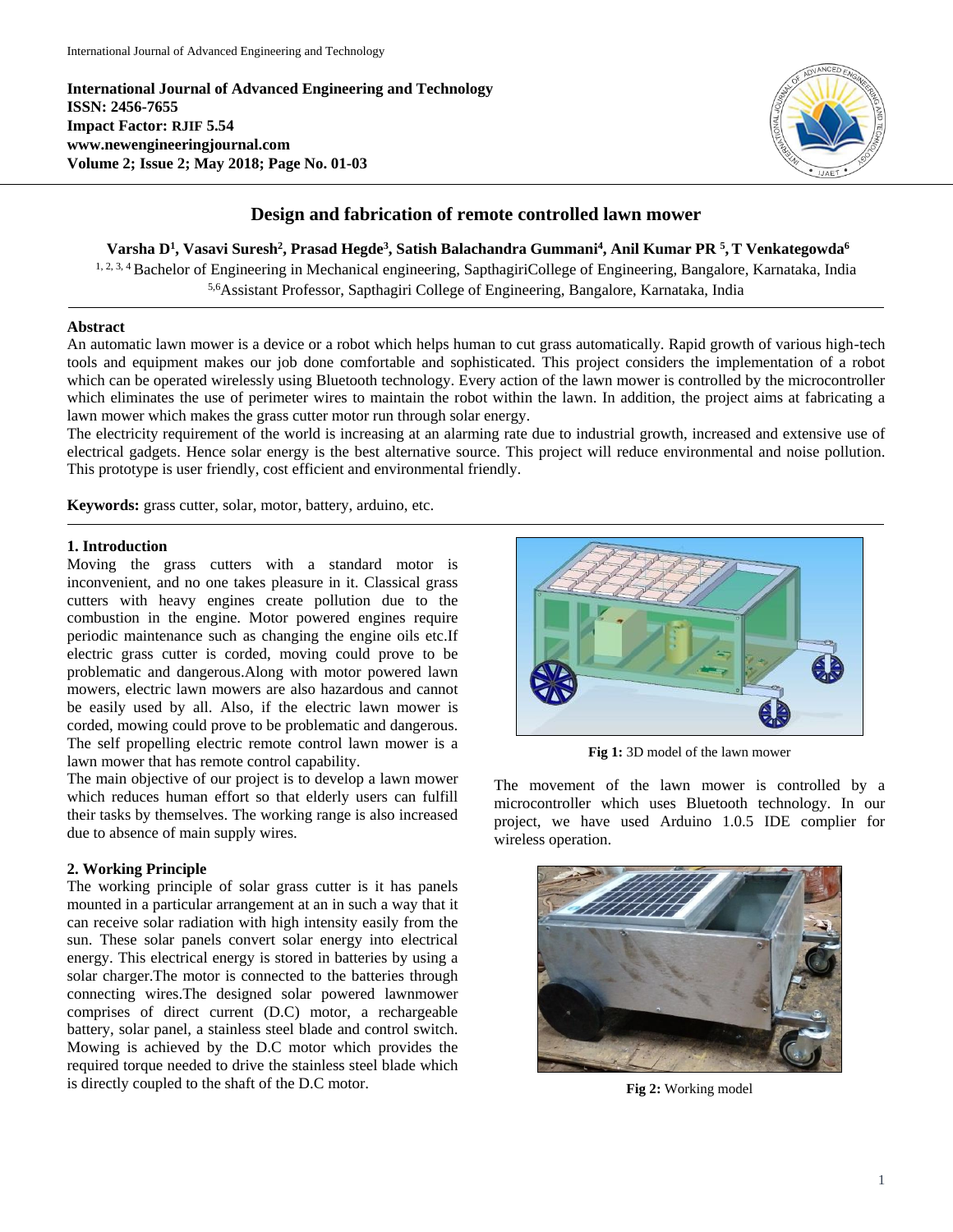# **3. Components used**

# **3.1 Solar Panel**

A solar panel is a set of solar photovoltaic modules electrically connected and mounted on a supporting structure. A photovoltaic module is a packaged, connected assembly of solar cells. The solar panel can be used as a component of a larger photovoltaic system to generate and supply electricity in commercial and residential applications.



**Fig 3:** Solar Panel

In our project a 12V, 10W solar panel whose dimension is 11.5\*11.5 inch is used and the total number of solar cells used are 81.

## **3.2 Battery**

The sun is shining. They do not store energy, therefore to ensure flow of electricity when the sun is not shinning, it is necessary to store some of the energy produced. The most obvious solution is to use batteries, which chemically store electric energy. Batteries are groups of electro chemical cells (devices that convert chemical energy to electrical energy) connected in series. Battery cells are composed of two electrodes immersed in electrolyte solution which produce an electric current when a circuit is formed between them. The current is caused by reversible chemical reactions between the electrodes and the electrolyte within the cell. Batteries that are re-chargeable are called secondary or accumulator batteries. A 12V, 7.2Ah lead acid battery is used in our project to store solar energy.

# **3.3 DC Motors**

A DC motor is a mechanically commutated electric motor powered from direct current (DC).In our project we have used two types of motors namely high torque motor and high speed motor. Two high torque motors are used for the rear wheels whereas the high speed motor is used for the functioning of the blade.

The high torque has a speed of 200rpm and the high speed motor has a speed of 1000rpm and will be connected to a motor controller which will be in turn connected to Arduino which controls each and every movement of the lawn mower.



**Fig 4:** High speed and high torque motors

Power required for driving the lawn mower,  $P=$ F\*V Force,  $F=m*g$ 

Where, m=mass of the lawn mower in kg g=acceleration due to gravity in  $m/s^2$ 

F=8\*9.81=78.48N Velocity=πdn/60 V=π\*0.14\*30/60=0.219m/s Power=F\*V=78.48\*0.219 P=17.18W Hence power required to drive the lawn mower=17.187W

Power produced by the wheel motors, Speed of the drive motor=200rpm Mass=0.65kg Torque T=F\*r Force=m\*g=0.65\*9.81=6.37N r=perpendicular distance=0.07m T=6.37\*0.07=0.4463Nm

Power P=2πNT/60 P=2π\*200\*0.4463/60=9.347W

1 wheel motor power=9.347W 2 wheel motor power=18.70W Hence total power produced by the wheel motor=18.70W

#### **3.4 Arduino 1.0.5 IDE**

Arduino 1.0.5 IDE is a software to program the Arduino UNO. This software is an open source and can download from the web for free. Arduino 1.0.5 IDE have their own programming library which is simple and user-friendly. All the coding is given as well as example. With the existing of library, the user does not need to have a great knowledge on c